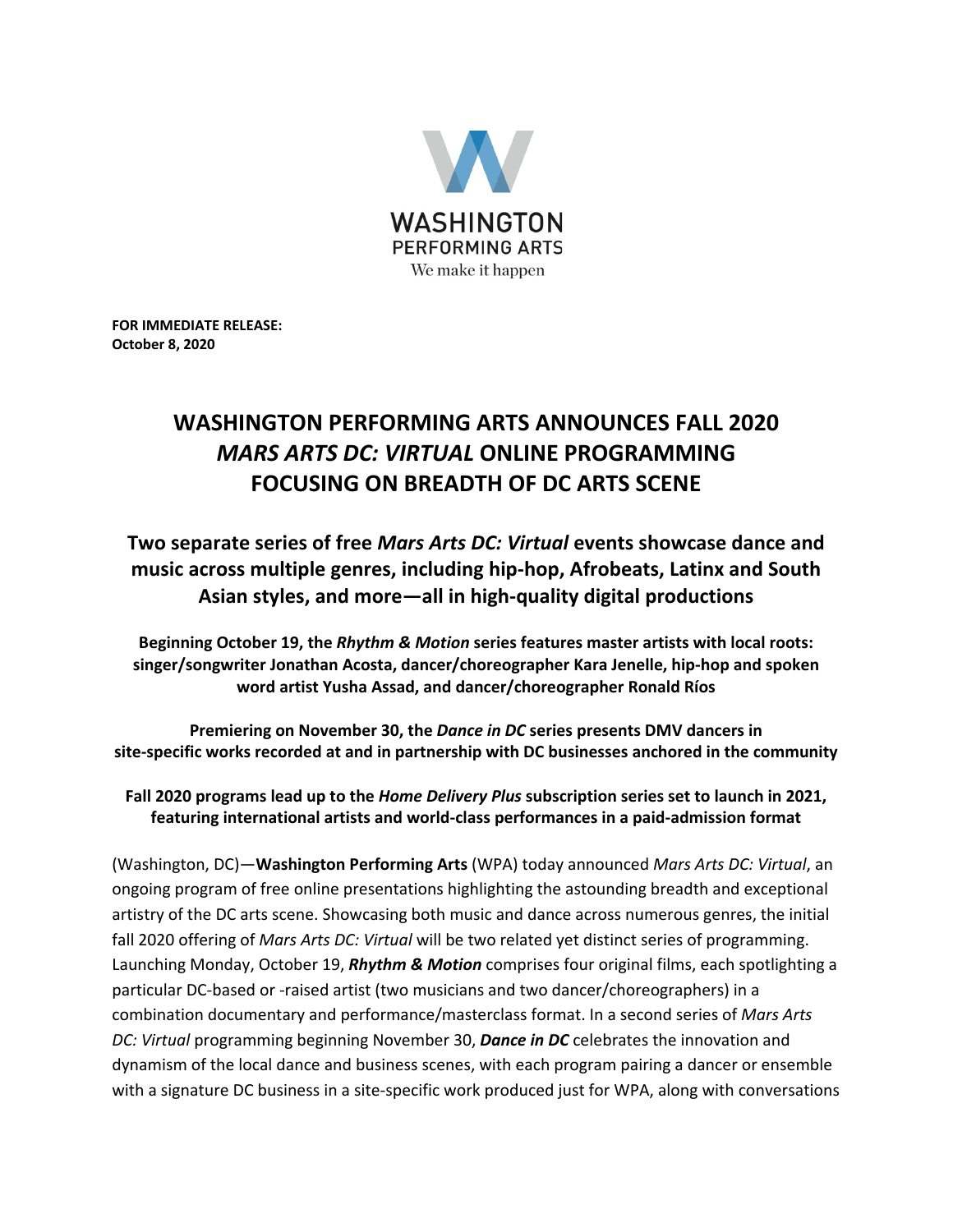between dancers and business owners about their mutual connections. All programs in the series will stream from WPA's *[Home Delivery](https://www.washingtonperformingarts.org/seasontickets/home-delivery/)* hub of free online programming and on [Facebook.](https://www.facebook.com/WashingtonPerformingArtsSociety/)

Both series of *Mars Arts DC: Virtual* programs are curated by C. Lorenzo Evans III, a longtime dancer/choreographer based in the DC area and Washington Performing Arts's Chief Operating Officer and Director of Finance. Mr. Evans's past artistic collaborators include Fantasia, Jessica Simpson, the DC Lottery, and DC's own "Godfather of Go-Go," the late, great Chuck Brown.

"As the Chief Operating Officer of Washington Performing Arts, it was an honor to activate my artistic and curatorial background with the Wells Fargo Cultural Excellence grant and to bring these *Mars Arts DC: Virtual* presentations to life amid the COVID-19 pandemic," Evans said. "In these series, we have met and worked with incredible DC-based artists and business owners, and I am hopeful that *Mars Arts DC: Virtual* will bring audiences the same joy and inspiration that it has brought the WPA team in planning and presenting it."

# *RHYTHM & MOTION*

The first series of *Mars Arts DC: Virtual* programs, entitled *Rhythm & Motion*, underscores the talent of four energetic and thriving artists with roots in the Washington, DC area. The virtual programs include two dance masterclasses led by international choreographers Kara Jenelle and Ronald Ríos. Jenelle (a DC-born artist who is now based in Los Angeles) shares her virtuosity in Afrobeats dance, while Ríos showcases Latinx styles such as salsa, bachata, and merengue. The series also features musical performances by Latin Grammy® Award–winning artist Jonathan Acosta and renowned hiphop and spoken word artist Yusha Assad. Each program intersperses performance or instruction with incisive commentary and personal reflections from the featured artists.

#### **THE ARTISTS & PROGRAMS:**

#### **Kara Jenelle, Afrobeats Dance Premieres Monday, October 19, 7PM Recorded in Los Angeles**

Kara Jenelle is a dance performer, choreographer, and teaching artist based in Los Angeles, CA. Since relocating from Washington, DC, she has worked with artists such as Janet Jackson, Lauryn Hill, Black Eyed Peas, Beyoncé, Jidenna, Khalid, Will Smith, Fantasia, Step Afrika! and appeared on *The Voice*, Off-Broadway, BET, Black Girls Rock, Lifetime, and more. Jenelle has also been featured in *Dance* Magazine, *Voyage LA*, and *Essence* for monumental achievements throughout her career. As an international educator, she has taught in over 10 countries and she works diligently to represent the African diaspora in the commercial dance industry. Jenelle is currently pursuing her MFA at UCLA as a Graduate Fellow while always advocating for the culture and encouraging positive representation of Black women through her movement. She is currently a faculty member at Movement Lifestyle (LA) and for the annual Ladies of Hip-Hop Festival. She is also the Founder of Delta Chi Xi Honorary Dance Fraternity, Inc.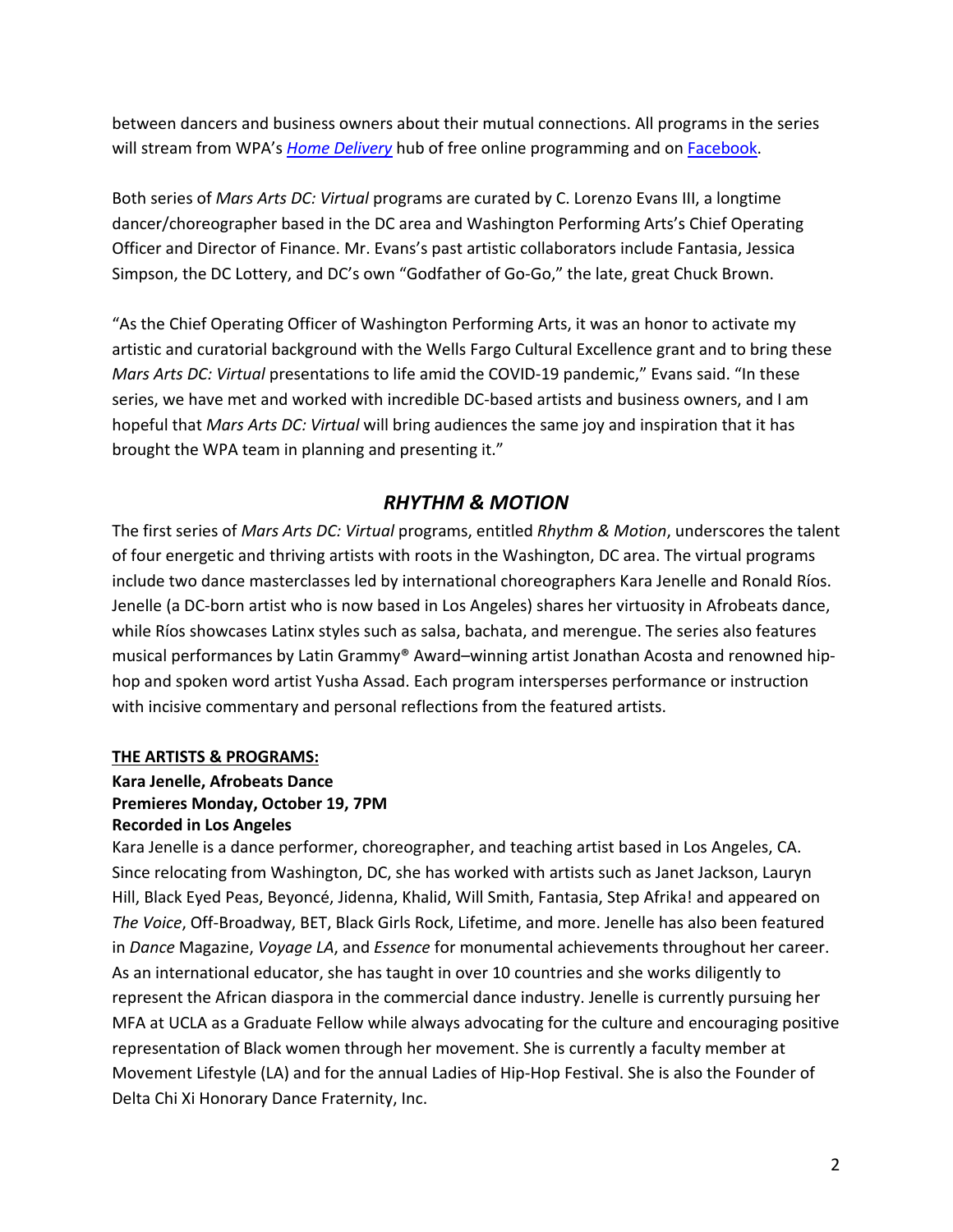## **Jonathan Acosta, Latin Music Premieres Monday, October 26, 7PM Recorded at GALA Hispanic Theatre**

Jonathan Acosta is a Venezuelan singer and songwriter, who also plays the Venezuelan cuatro and the violin. From 1989-2001, he received musical training at the Conservatory of Music Vicente Emilio Sojo and participated for 12 years in the National System of Symphonic Orchestras of Venezuela as a violinist. In September of 2018, Acosta launched his new musical tour "¡Vamos Paisano!" in the United States, after the resounding success of his motivational project "#ANIMOVENEZUELA" with which he performed nationally and internationally. His music is genuine, versatile, and rich in rhythms and melody. His compositions have high motivational content, which has made him worthy of recognition and international awards. Acosta has recorded two albums—one with the Bahareque group ("Si así llueve, que no escampe") and another that was nominated for a Latin Grammy Award in 2017 ("Pido Permiso"). He recently became the first singersongwriter to perform in a symphonic concert honoring the Venezuelan musician Simón Díaz. Throughout his career, he has performed in numerous symphonic and popular concerts and has been invited to participate in musical events internationally to Italy, Spain, Colombia, and Panama.

#### **Ronald Ríos, Latin Dance Recorded at Dance Exchange Premieres Monday, November 9, 7PM**

Ronald Ríos is a multifaceted dancer, performer, choreographer, and instructor of salsa, bachata, merengue, jazz, hip hop, and modern dance styles. He has been a prominent influence on the global Latin Dance genre, and has lived and performed in Washington, DC, Los Angeles, and New York City, contributing greatly to the dance cultures of each city. As a hip-hop dancer, Ríos has performed with artists including FloRida, Cassidy, and Three-Six Mafia. As a Latin dancer, he has performed on the Latin Grammy Awards and with several Latin artists. As a choreographer, Ríos has choreographed and performed works for the American Dance Theater and the National Basketball Association (NBA). In the Washington, DC region, he has received the Best Artistic Director Award from the Latin Community Awards and has served as a coach and instructor for many of the top Latin dance programs in DC, Maryland, and Virginia.

#### **Yusha Assad, Hip Hop/Neo Soul/Spoken Word Premieres Monday, November 16, 7PM Recorded at The Line DC**

Yusha Assad is a creative, lyrical, and insightful storyteller/vocalist with more than 20 years of experience in writing and recording music. A 2016 *Source* Magazine Unsigned Hype, Assad makes dope music that tells a story and inspires greatness. He believes that his success must be built with the hands and hearts of people, and not off their backs. He uses his music to connect, inspire, and challenge listeners to live life "with great care." Assad has opened for major artists, such as The Game, K. Michelle, Brandy, Scarface, Ja Rule, and August Alsina, among others. He has performed at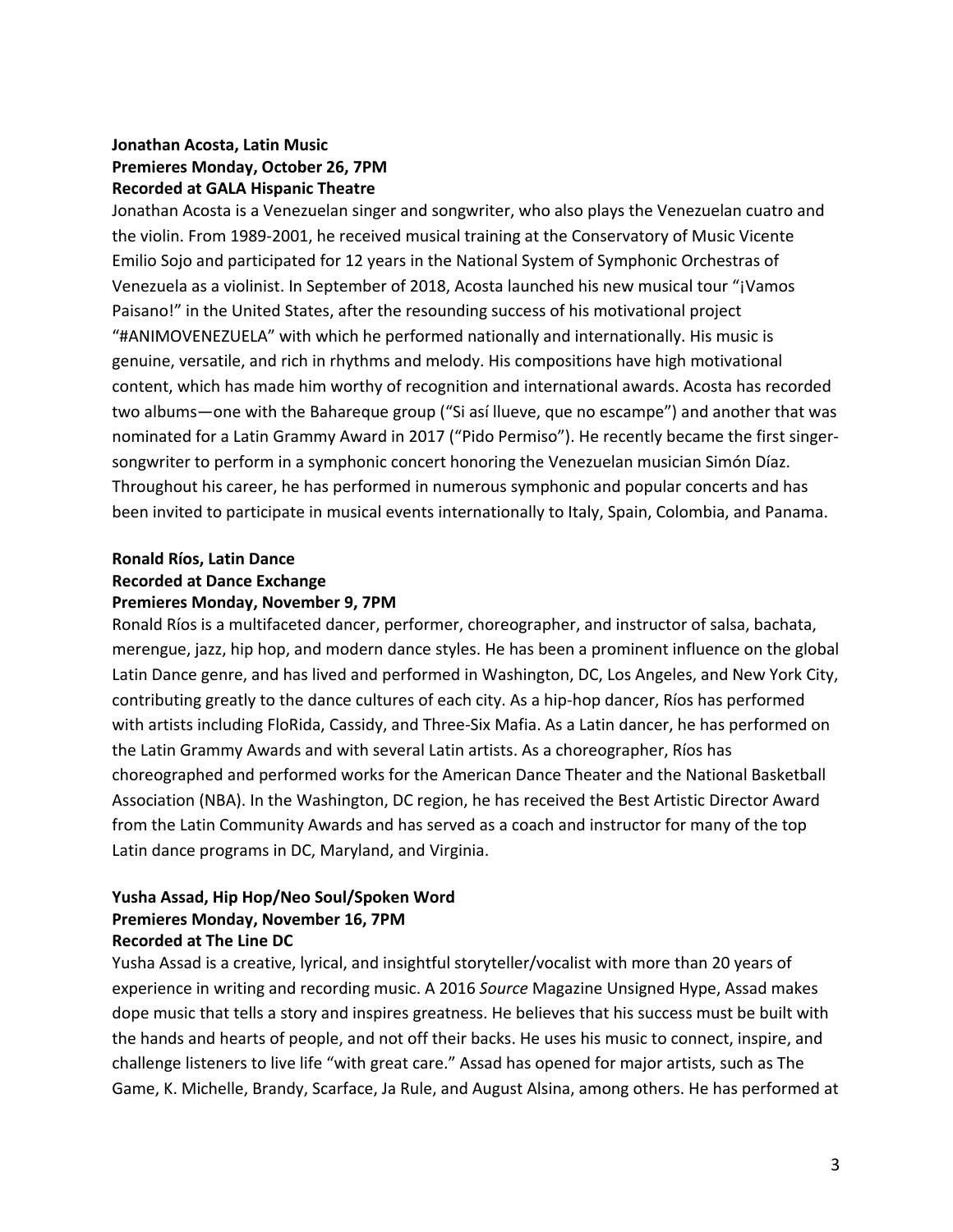conferences including A3C Festival in Atlanta, SXSW in Austin, and Revival DC in the nation's capital. His most recent release is the single "Heal Me" featuring Grammy-nominated R&B star Raheem DeVaughn, which addresses the topics of mental health and healing. Assad is currently working on growing his music app, and his project *Workin & Winnin* was released in July 2020.

Rhythm & Motion *is made possible through the generous support of Wells Fargo. The series is also part of the ongoing Mars Arts DC program highlighting artists from the DC region—a partnership of Mars, Incorporated and Washington Performing Arts, with support from Jacqueline Badger Mars.*

## *DANCE IN DC*

Launching on Monday, November 30, the second series of *Mars Arts DC: Virtual* programming, *Dance in DC,* spotlights the similar currents of innovation, risk-taking, and community immersion that inspire both the District's dance and *independent* business scenes. Over six programs (two short videos per week each Monday and Friday through December 18), the series will cover a wide range of dance styles and cultures and visit iconic indie businesses throughout the District. Individual short programs (up to 10 minutes each) will be recorded at a location that holds personal meaning and appeal for the dancers and will include footage of both the dancer(s) and business owner(s) sharing stories and experiences that connect them. Part of the *Mars Arts DC* initiative, the films will premiere in the *[Home Delivery](https://www.washingtonperformingarts.org/seasontickets/home-delivery/)* section of WPA's website and on its social platforms, as well as on the artists' and businesses' profiles.

Confirmed business partners for the series include legendary DC restaurant Ben's Chili Bowl, Mr. Braxton Bar & Kitchen, Chaia Tacos, innovative boutique Nubian Hueman, Republic Restoratives Distillery, and cutting-edge arts and technology space ARTECHOUSE. A complete list of participating dancers, with webcast premiere dates, will be announced in the coming weeks.

Directing all the *Dance in DC* videos (as well as the November 16 Yusha Assad video in the *Rhythm & Motion* series, above) is the Chilean-born, DC-based independent filmmaker and music-video director Francisco Campos-Lopez. Among his many honors, Campos-Lopez has won "Best Thriller" from the New York Film Festival for his short film *Acassis* (2007) and "Best Director" from the Philadelphia Independent Film Awards for his debut feature film, *I Did Her Wrong* (2017), based on Shakespeare's *King Lear*.

Dance in DC *is part of the ongoing Mars Arts DC program highlighting artists from the DC region—a partnership of Mars, Incorporated and Washington Performing Arts, with support from Jacqueline Badger Mars.*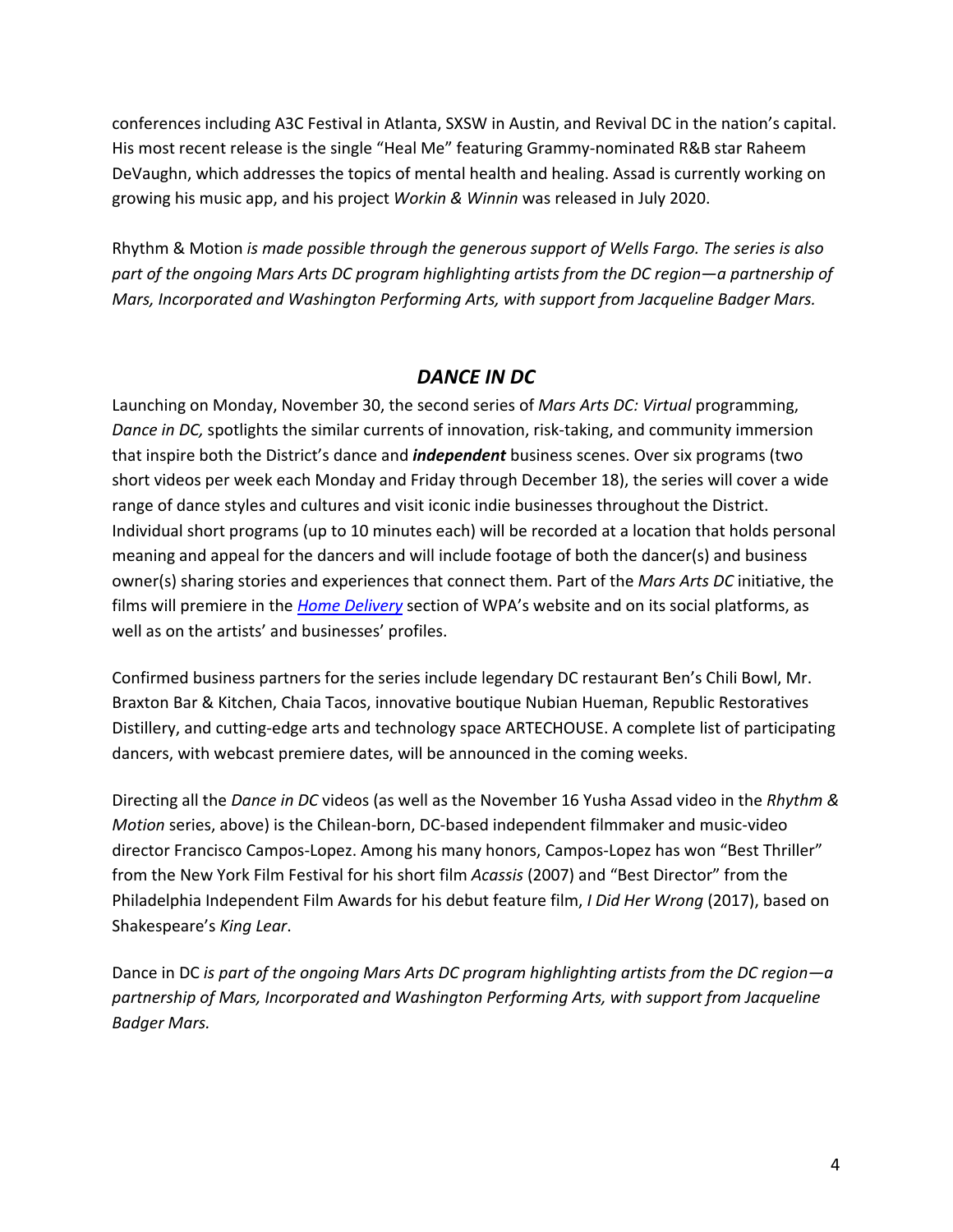## **COMING IN 2021:** *HOME DELIVERY PLUS*

Beginning in January of 2021, Washington Performing Arts will follow the free fall *Mars Arts DC: Virtual* series with a new paid-admission subscription series, *Home Delivery Plus*, expanding upon its current *Home Delivery* hub of free online artistic and educational programming. With more than a dozen offerings in all, each *Home Delivery Plus* "package" centers around an all-new performance by a "Headline Artist," recorded in high-quality audio and video just for Washington Performing Arts—with most performances set in signature DC-area venues. (Given current COVID-19 precautions, all performance recordings are planned *without* an in-person ticketed audience.)

Representing a wide range of genres, artists include mezzo-soprano J'Nai Bridges, Ballet Folklórico de México de Amalia Hernández, Indian tabla master Zakir Hussain, jazz singer Veronica Swift, and the classical "super trio" of pianist Evgeny Kissin, violinist Joshua Bell, and cellist Steven Isserlis. The full list of Headline Artists and other initial series details is available on [WPA's website.](https://www.washingtonperformingarts.org/seasontickets/home-delivery/home-delivery-plus/overview/)

More than just an online concert series, *Home Delivery Plus* is custom-made for the internet, with each Headline Artist performance complemented by a selection of additional components such as an "Opening Act," showcasing DC-based artists and ensembles; "The Green Room," intimate backstage interviews recorded just before the headline artist takes the stage; "Linger Longer," WPA's long-running format of post-concert artist conversations and masterclasses; and more. Although most content will be recorded in advance, each *Home Delivery Plus* package will have a live online premiere in which viewers can chat among themselves and interact with Washington Performing Arts staff and special guests. Each Headline Artist performance will be available online for a limited time following the premiere, with other components remaining on the WPA website for the duration of the series.

Complete details, including subscription packages and pricing, will be announced in early November, with subscriptions going on sale later that month.

## **ABOUT WASHINGTON PERFORMING ARTS**

One of the most established and honored performing arts institutions in America, Washington Performing Arts has engaged for more than half a century with artists, audiences, students, and civic life. The city is truly our stage: for decades, in venues ranging from concert halls and clubs to public parks, we have presented a tremendous range of artists and art forms, from the most distinguished symphony orchestras to both renowned and emerging artists in classical music, jazz, international genres, and more. We also have an ever-expanding artistic and educational presence on the internet, addressing the programming challenges of this time of pandemic while envisioning ongoing opportunities for online connection and community in a post-COVID world.

Washington Performing Arts deeply values its partnerships with local organizations and other arts institutions. Through events online and in myriad performance venues and neighborhoods, we